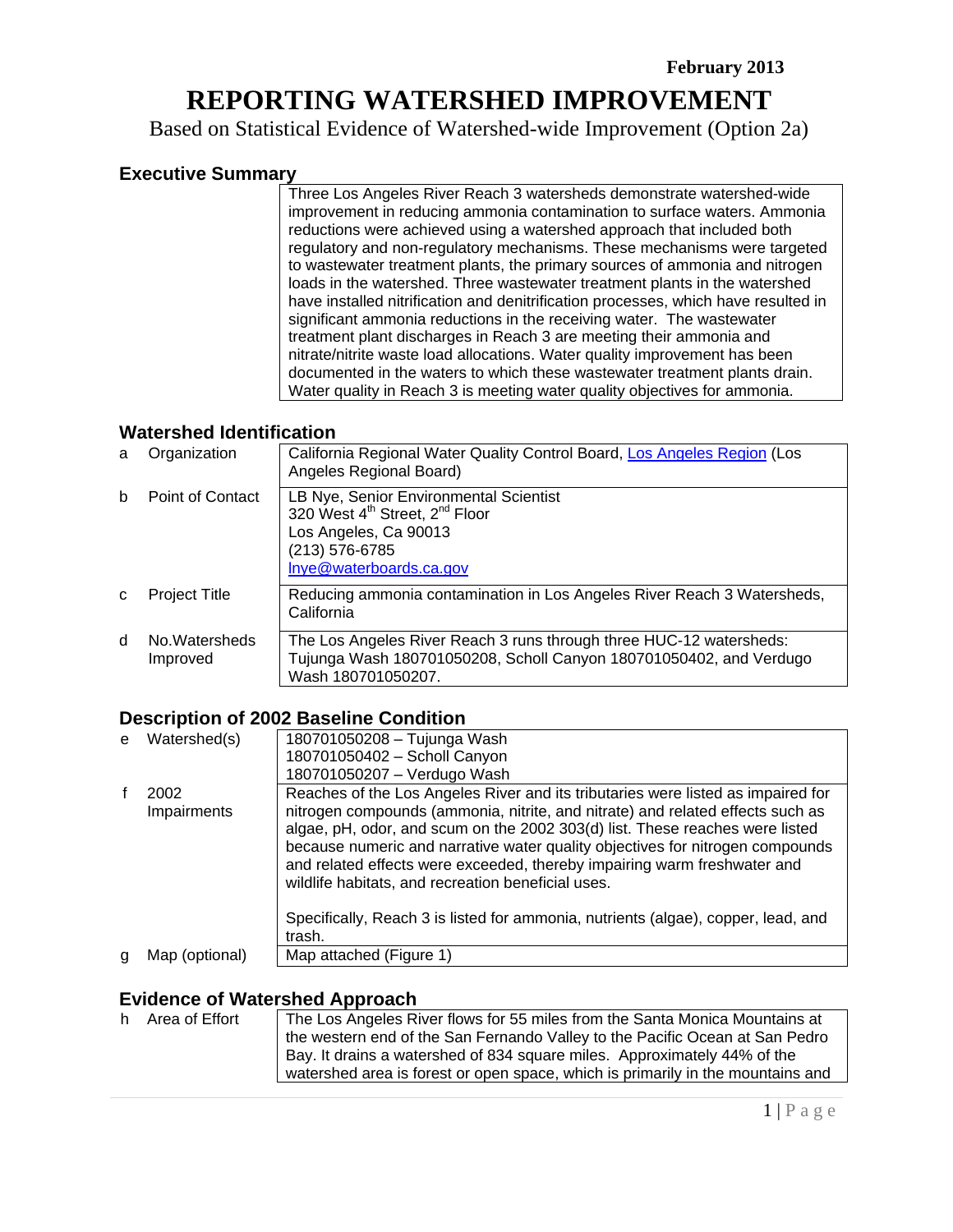|    |                                                   | includes the headwaters of the River. Most of the lower portions of the<br>watershed consist of urban land uses. The natural hydrology of the river and<br>many of its tributaries have been altered for flood control purposes. Most of the<br>main stem of the Los Angeles River is lined with concrete and most of the<br>primary tributaries are lined with concrete for most or all of their lengths. Los<br>Angeles River Reach 3, a 7.94-mile segment which drains three HUC-12s<br>(180701050208, 180701050402 and 180701050207), is heavily urbanized and<br>the River is a concrete channel with an unlined bottom in this section.                                                                                                                                                                                                                                                                                                                                                                                                                                                                                                                                                                                                                                                                                                                                                                                                                                                                                                                                                                                          |
|----|---------------------------------------------------|----------------------------------------------------------------------------------------------------------------------------------------------------------------------------------------------------------------------------------------------------------------------------------------------------------------------------------------------------------------------------------------------------------------------------------------------------------------------------------------------------------------------------------------------------------------------------------------------------------------------------------------------------------------------------------------------------------------------------------------------------------------------------------------------------------------------------------------------------------------------------------------------------------------------------------------------------------------------------------------------------------------------------------------------------------------------------------------------------------------------------------------------------------------------------------------------------------------------------------------------------------------------------------------------------------------------------------------------------------------------------------------------------------------------------------------------------------------------------------------------------------------------------------------------------------------------------------------------------------------------------------------|
|    |                                                   | The principal sources of nitrogen compounds to the Los Angeles River are<br>discharges from the Donald C. Tillman Water Reclamation Plant (WRP), the Los<br>Angeles-Glendale WRP, and the Burbank WRP. During dry-weather periods,<br>these WRPs contribute 84% of the total dry-weather nitrogen load. Urban runoff,<br>stormwater, and groundwater discharge may also contribute nitrate loads. The<br>Tillman WRP discharges to Reach 4 and the Burbank WRP discharges to<br>Burbank Western Channel; these reaches are upstream of Reach 3. The<br>Glendale WRP discharges to Reach 3 (Figure 1).                                                                                                                                                                                                                                                                                                                                                                                                                                                                                                                                                                                                                                                                                                                                                                                                                                                                                                                                                                                                                                  |
| j. | Key Stake-<br>holders Involved<br>and Their Roles | Forty-three municipalities including the County of Los Angeles are located in the<br>Los Angeles River watershed. The municipalities located in the Reach 3<br>subwatershed are the County of Los Angeles and the Cities of Los Angeles,<br>Burbank, Glendale, La Cañada Flintridge, and Pasadena. The stormwater<br>discharges from these municipalities are regulated by the Los Angeles County<br>MS4 permit. The City of Los Angeles operates both the Tillman and Glendale<br>WRPs (the City of Glendale co-owns the Glendale WRP). The City of Burbank<br>operates the Burbank WRP. The NPDES permit provisions for the WRPs<br>required that the WRPs achieve compliance with NPDES permit effluent<br>limitations for ammonia based on the Los Angeles River Nutrients TMDL waste<br>load allocations by September 23, 2007. In addition, the Cleaner Rivers through<br>Effective Stakeholder-led TMDLs (CREST) stakeholder group, initiated by the<br>City of Los Angeles for the purpose of developing TMDLs to restore water<br>quality in the Los Angeles River and Ballona Creek, operates in the watershed.<br>The Los Angeles Regional Board is a stakeholder as well.                                                                                                                                                                                                                                                                                                                                                                                                                                                  |
| Ĵ  | <b>Watershed Plan</b>                             | The Los Angeles River Nutrients TMDL became effective on March 23, 2004.<br>The TMDL established an implementation plan, primarily relying on the use of<br>permits to regulate wastewater discharges. The TMDL requires monitoring for<br>nitrogen compounds to be included in NPDES permits. The TMDL<br>implementation schedule called for achieving ammonia and nitrate water quality<br>standards in the river by September 23, 2007. The TMDL required major WRPs<br>in the Los Angeles River watershed to reduce ammonia and oxidized nitrogen<br>wasteloads. The TMDL also required reductions from minor point sources<br>enrolled under NPDES and Report of Waste Discharge (WDR) permits, and<br>reductions from the municipal separate storm sewer MS4 permittees. The<br>TMDL established final ammonia and nitrate+nitrite requirements for the WRPs<br>and for stormwater dischargers and interim requirements until the final<br>requirements were met. The final requirements are now in effect. The principal<br>implementation action identified to reduce ammonia and nitrate+nitrite levels in<br>the River was installation of nitrification-denitrification (NdN) processes at the<br>WRPs.<br>By setting waste load allocations for ammonia as well as waste load allocations<br>for nitrate and nitrite, the TMDL ensures that total nitrogen levels in the<br>waterbody do not increase while ammonia levels decrease.<br><b>Future Activities</b><br>Reach 3 meets the existing objectives as expressed in the TMDL. The Los<br>Angeles Regional Board updated the required ammonia objectives prior to the |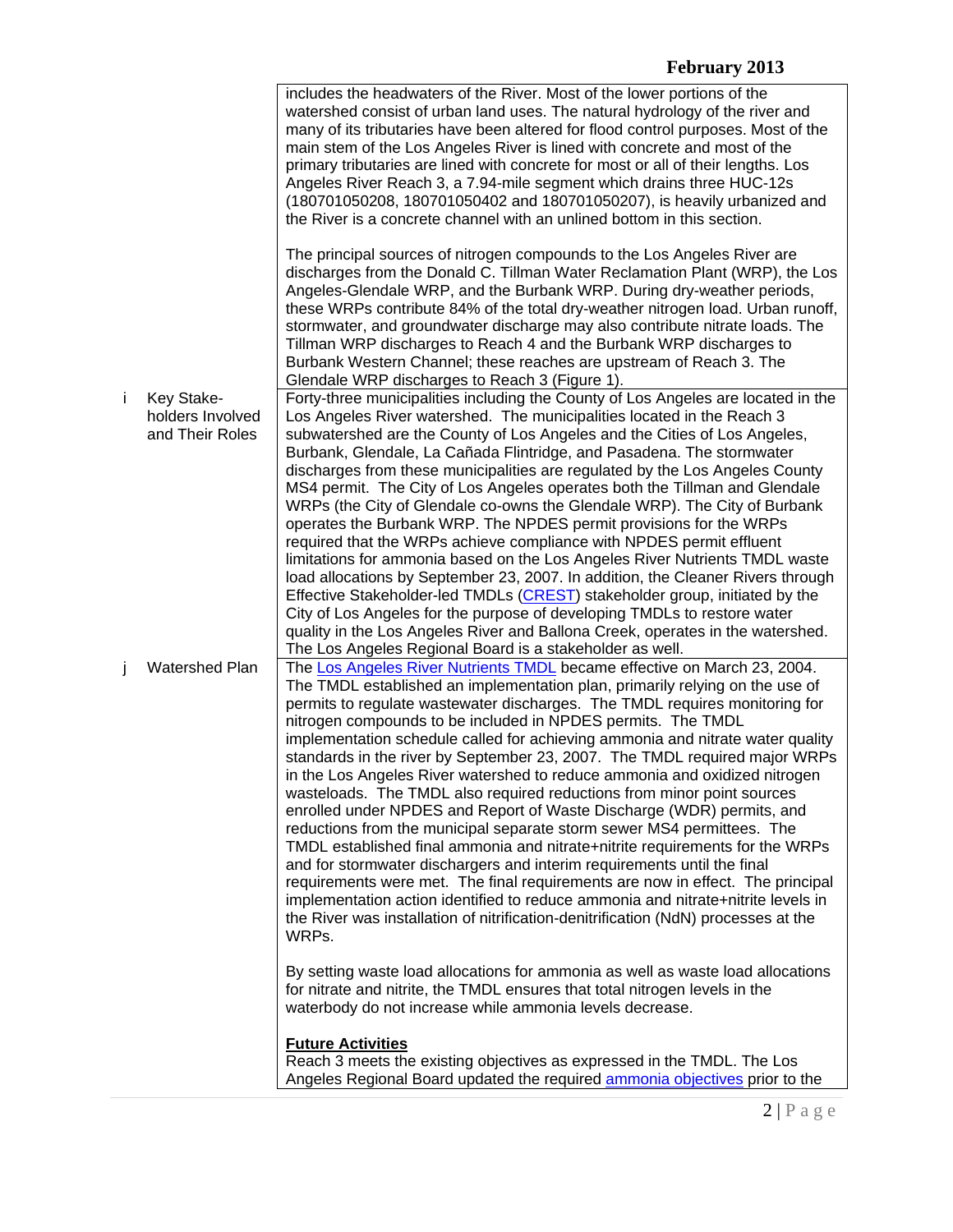## **February 2013**

|                                               | development of the TMDL (effective July 15, 2003). This update incorporated<br>U.S. EPA's "1999 Update of Ambient Water Quality Criteria for Ammonia" into<br>the Basin Plan. In addition, the ammonia objectives were updated after the<br>establishment of the TMDLs with implementation provisions for early life stages<br>of aquatic life (effective April 5, 2007) and with site specific objectives (SSOs)<br>for the Los Angeles River including Reach 3 (effective April 23, 2009). The<br>SSOs were incorporated into the TMDL in December 2012. The State Water<br>Resources Control Board approved the revised TMDL in March 2013. As of May<br>2013, the TMDL revisions must still be approved by the Office of Administrative<br>Law before they are effective. Based on the ammonia SSOs, the TMDL's thirty-<br>day average numeric targets were changed from the numbers currently<br>presented in the TMDL to equations based on pH and temperature. |  |
|-----------------------------------------------|-----------------------------------------------------------------------------------------------------------------------------------------------------------------------------------------------------------------------------------------------------------------------------------------------------------------------------------------------------------------------------------------------------------------------------------------------------------------------------------------------------------------------------------------------------------------------------------------------------------------------------------------------------------------------------------------------------------------------------------------------------------------------------------------------------------------------------------------------------------------------------------------------------------------------------------------------------------------------|--|
| <b>Restoration Work</b><br>k                  | The revised WLAs are greater than the existing WLAs. However, the Burbank<br>and Glendale WRPs are currently meeting the existing WLA without the<br>adjustment of the WLAs by the SSOs; the SSOs were incorporated into the<br>TMDL because the Tillman WRP occasionally exceeds its limits.<br>The Burbank WRP retrofitted treatment units with NdN treatment in 2003.                                                                                                                                                                                                                                                                                                                                                                                                                                                                                                                                                                                              |  |
|                                               | Following the NdN upgrade, there was an improvement in water quality. Both<br>the Tillman and Glendale WRPs built NdN treatment facilities and brought them<br>online in 2007, which resulted in additional improvements in water quality in<br>Reach 3.                                                                                                                                                                                                                                                                                                                                                                                                                                                                                                                                                                                                                                                                                                              |  |
|                                               | The TMDL Source Assessment indicated that nitrogen loads from nonpoint<br>sources are negligible compared to loading from point sources and their<br>contribution is adequately accounted for in the margin of safety. Consequently,<br>the TMDL does not include load allocations for nonpoint sources.                                                                                                                                                                                                                                                                                                                                                                                                                                                                                                                                                                                                                                                              |  |
| <b>Evidence of Watershed-wide Improvement</b> |                                                                                                                                                                                                                                                                                                                                                                                                                                                                                                                                                                                                                                                                                                                                                                                                                                                                                                                                                                       |  |

|   | Evidence of watershed-wide improvement    |                                                                                                                                                                                                                                                                                                                                                                                                                                                                                                                                                                                                                                                                                                                                                                                                                                                                   |
|---|-------------------------------------------|-------------------------------------------------------------------------------------------------------------------------------------------------------------------------------------------------------------------------------------------------------------------------------------------------------------------------------------------------------------------------------------------------------------------------------------------------------------------------------------------------------------------------------------------------------------------------------------------------------------------------------------------------------------------------------------------------------------------------------------------------------------------------------------------------------------------------------------------------------------------|
|   | Impairments<br>Removed (if<br>applicable) |                                                                                                                                                                                                                                                                                                                                                                                                                                                                                                                                                                                                                                                                                                                                                                                                                                                                   |
| m | Statistical<br><b>Results</b>             | Data collected at the Glendale WRP receiving water monitoring stations were<br>used to demonstrate water quality improvement in HUC-12 watershed<br>180701050208 because this is the most downstream WRP in Los Angeles River<br>Reach 3. Receiving Water Station R-4 is in Los Angeles River Reach 3,<br>upstream of the Glendale WRP discharge point. Receiving Water Station R-7 is<br>in Los Angeles River Reach 3, downstream of the Glendale WRP discharge<br>point.                                                                                                                                                                                                                                                                                                                                                                                        |
|   |                                           | Reach 3 meets the existing objectives as expressed in the TMDL (Figure 2).<br>Monthly ammonia data were analyzed from August 2003 to May 2010 (Figure<br>2). The Glendale WRP built NdN treatment facilities and brought them online in<br>June 2007, which resulted in much lower effluent concentrations. Data<br>collected before the upgrade (August 2003 to May 2007) were compared to data<br>collected after the upgrade (June 2007 to May 2010) to determine if there was a<br>statistically significant change over time in the difference between upstream and<br>downstream ammonia concentrations. Using a before-after-control-impact<br>design and a t-test, it was demonstrated that there was a statistically significant<br>difference in ammonia concentrations before implementation of NdN and after<br>implementation of NdN ( $p < 0.05$ ). |
|   |                                           | Monthly total nitrogen data were also analyzed to demonstrate that other forms<br>of nitrogen did not increase with decreasing ammonia (Figure 3). Using a<br>before-after-control-impact design and a t-test, it was demonstrated that there                                                                                                                                                                                                                                                                                                                                                                                                                                                                                                                                                                                                                     |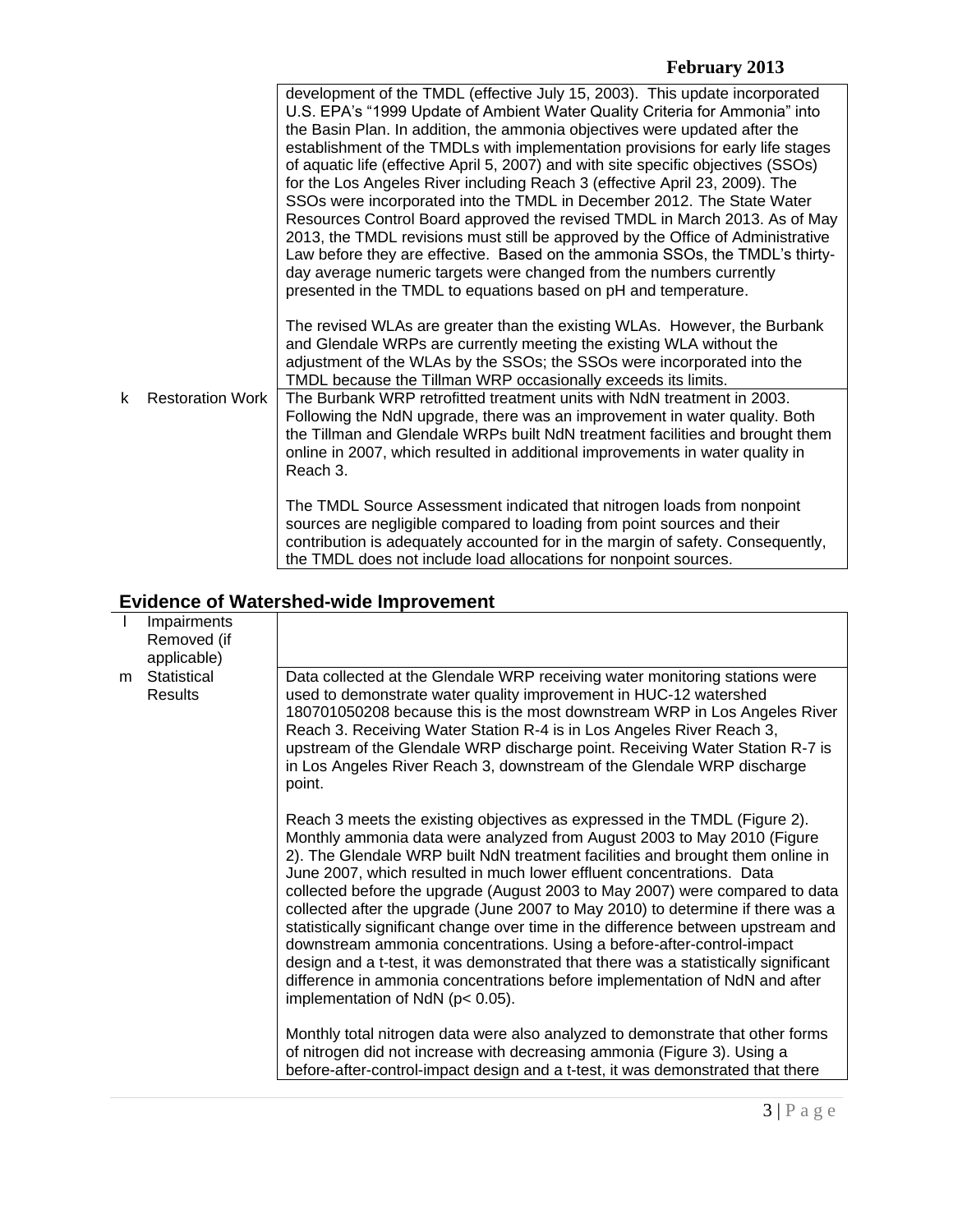|   |                               | was a statistically significant reduction in total nitrogen concentrations before<br>implementation of NdN and after implementation of NdN ( $p < 0.05$ ).                                                                                                                                                                                                                                                                                                                                                                                                                |
|---|-------------------------------|---------------------------------------------------------------------------------------------------------------------------------------------------------------------------------------------------------------------------------------------------------------------------------------------------------------------------------------------------------------------------------------------------------------------------------------------------------------------------------------------------------------------------------------------------------------------------|
|   |                               | The map in Figure 1 shows the location of the Glendale WRP discharge point<br>and the receiving water monitoring sites: R-4 (upstream) and R-7 (downstream).<br>Before February 2007, the City of Los Angeles monitored ammonia and other<br>forms of nitrogen on a quarterly basis at the two receiving monitoring sites. As<br>of February 2007, ammonia and other forms of nitrogen are being monitored on<br>a weekly basis.                                                                                                                                          |
| n | Environmental<br>Significance | The statistical results demonstrate that focusing on the largest source of<br>ammonia loading in the watershed resulted in statistically significant reductions<br>in ammonia and total nitrogen concentrations in Los Angeles River Reach 3 in<br>HUC-12 watershed 180701050208. The data show that ammonia targets are<br>currently being met and water quality objectives are attained downstream of the<br>Glendale WRP in Reach 3 (figure 2). The data also show that other forms of<br>nitrogen have not increased as a result of reductions in ammonia (figure 3). |
| O | Photos/Graphics<br>(optional) | Figure 1 – Map of Los Angeles River Reach 3 and HUC-12 watershed<br>delineations showing the WRPs and receiving water monitoring locations.<br>Figure 2 - Total Nitrogen concentrations in Los Angeles River Reach 3<br>upstream and downstream of the Glendale WRP discharge.<br>Figure 3 - Ammonia concentrations in Los Angeles River Reach 3 upstream<br>and downstream of the Glendale WRP discharge.                                                                                                                                                                |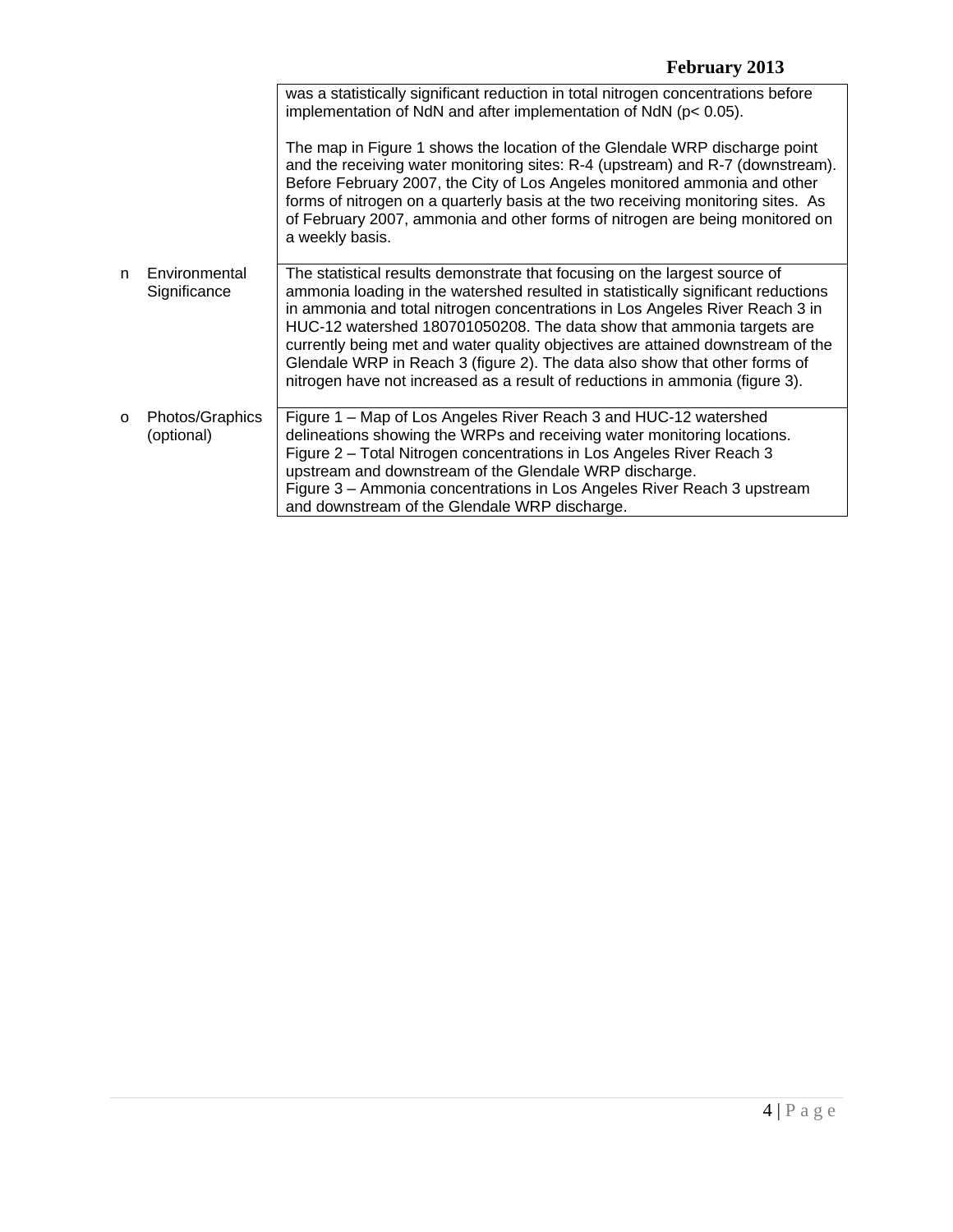